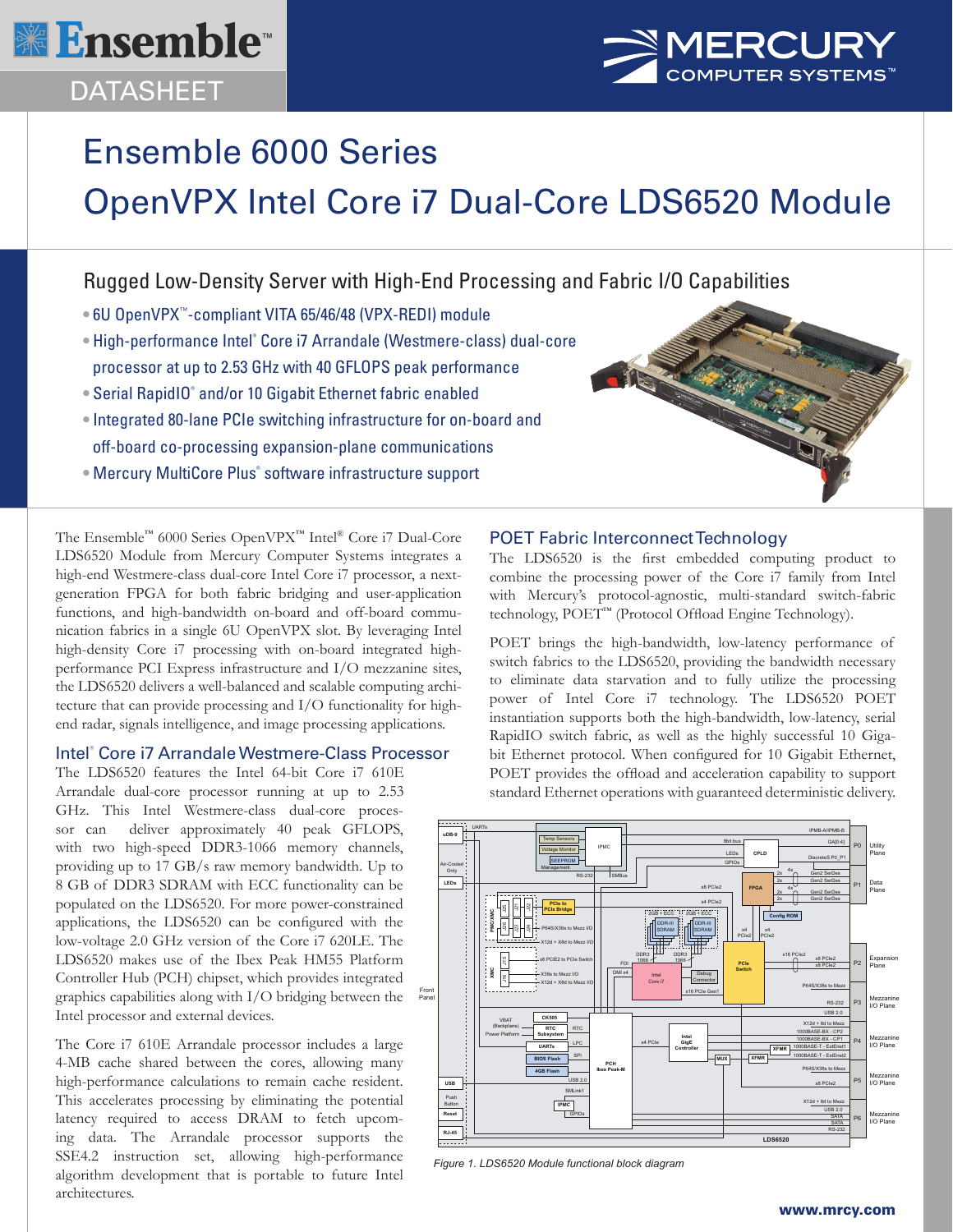The LDS6520 POET interface can also provide local switching between multiple fabric ports, allowing scalable mesh-based subsystem designs. The open and downloadable nature of POET allows users of the LDS6520 to implement these different protocols on the OpenVPX data plane without hardware changes. Users can also integrate their custom IP with POET to enhance the value of their subsystems.

The LDS6520 module is compliant to the VITA 65 module profile MOD6-PAY-4F1Q2U2T-12.2.1-1 with its initial POET instantiation, and is supported in chassis slots compliant with VITA 65 slot profile SLT6-PAY-4F1Q2U2T-10.2.1. Future POET instantiations may allow the LDS6520 to support additional or different VITA 65 module profiles.

#### PCI Express Architecture

The LDS6520 provides an 80-lane PCI Express switch for both on-board switching and off-board expansion. This Gen2 switch provides a PCIe interface to each of the two XMC sites as well as an x4 connection to the single PMC site via a PCI-X to PCIe bridge. This allows mezzanines to operate at full bandwidth, optimizing the flow of I/O into the processing subsystem. Additional x4 interfaces are provided to the onboard FPGA, allowing bridging to the data plane. Externally, the LDS6520 implements a full x16 PCIe connection to the OpenVPX expansion plane on the P2 VPX connector. This expansion-plane interface enables the LDS6520's compatibility with Mercury's GPU or FPGA based co-processing modules. The x16 PCIe connection can be user-configured as dual x8 connections, and users can also configure non-transparent (NT) bridge functionality at run time. These configuration options let the module effectively act as an upstream/downstream PCIe switch to allow "chaining" of PCIe devices. An additional x8 PCIe interface is routed to the VPX P5 connector.

#### Mezzanine Card Flexibility

The LDS6520 provides two mezzanine sites, one PMC/XMC and one XMC-only. Each of the standard mezzanine sites on the LDS6520 module can be configured with off-the-shelf mezzanine cards to bring additional I/O into the system for processing or control. PMC cards are supported with a PCI/PCI-X interface at up to 133 MHz on the PMC/ XMC site, with PMC user-defined I/O mapped to the backplane. XMCs are supported with x8 PCIe (Gen1 or Gen2) supported on the J15/J25 connector per the VITA 42.3 standard. 20 differential pairs of XMC user I/O are mapped to the backplane via the J16/J26 connector.

#### Multiple I/O Options

In addition to the flexibility offered via the on-board mezzanine sites, the LDS6520 has a variety of additional built-in I/O options:

- One 10/100/1000BASE-T Gigabit Ethernet connection are routed to the front panel on air-cooled configurations or to the backplane on conduction-cooled configurations.
- One additional 10/100/1000BASE-T Gigabit Ethernet connection is routed to the backplane.
- Two 1000BASE-BX SERDES Ethernet connections are routed to the backplane per the OpenVPX control-plane specification.
- One RS-232 serial port is routed to the front panel on aircooled configurations, or to the backplane on conductioncooled configurations. When routed to the backplane, the serial interface can be configured for either RS-232 or RS-422 signaling.
- One front panel USB 2.0 interface is available on air-cooled configurations only.
- Two backplane USB 2.0 interfaces are available with both aircooled and conduction-cooled configurations.
- Two SATA interfaces to the backplane are provided to easily interface with storage devices.
- Eight GPIO lines act as discrete I/O usable as input, output, or to generate interrupts on the module.
- Several additional bused signals enhance the functionality of the LDS6520 module.

#### System Management Plane

The LDS6520 module implements the advanced system management functionality architected in the OpenVPX Specification to enable remote monitoring, alarm management, and hardware revision and health status.

Using the standard  $I^2C$  bus and IPMI protocol, the on-board system-management block implements the Intelligent Platform Management Controller (IPMC), in accordance with the VITA 46.11 draft standard. This allows the LDS6520 module to:

- Read sensor values
- Read and write sensor thresholds, allowing an application to react to thermal, voltage, or current variations that exceed those thresholds
- Reset the entire module
- Power up/down the entire module
- Retrieve module field replaceable unit (FRU) information
- Be managed remotely by a Chassis Management Controller at the system level, such as implemented on the OpenVPX SFM6100 module

#### VPX-REDI

The VPX (VITA 46) standard defines 6U and 3U board formats with a modern high-performance connector set capable of supporting today's high-speed fabric interfaces. VPX is most attractive when paired with the Ruggedized Enhanced Design Implementation standard – REDI (VITA 48). The LDS6520 module is implemented as a 6U conduction-cooled implementation of VPX-REDI, with air-cooled variants in the same VPX form factor available for less rugged environments.

Targeted primarily for harsh-environment embedded applications, VPX-REDI offers extended mechanical configurations supporting higher functional density, such as two-level maintenance (2LM). 2LM allows relatively unskilled maintenance personnel to replace a failed module and restore the system to an operational state in a limited time period, and also minimizes potential damage to the module.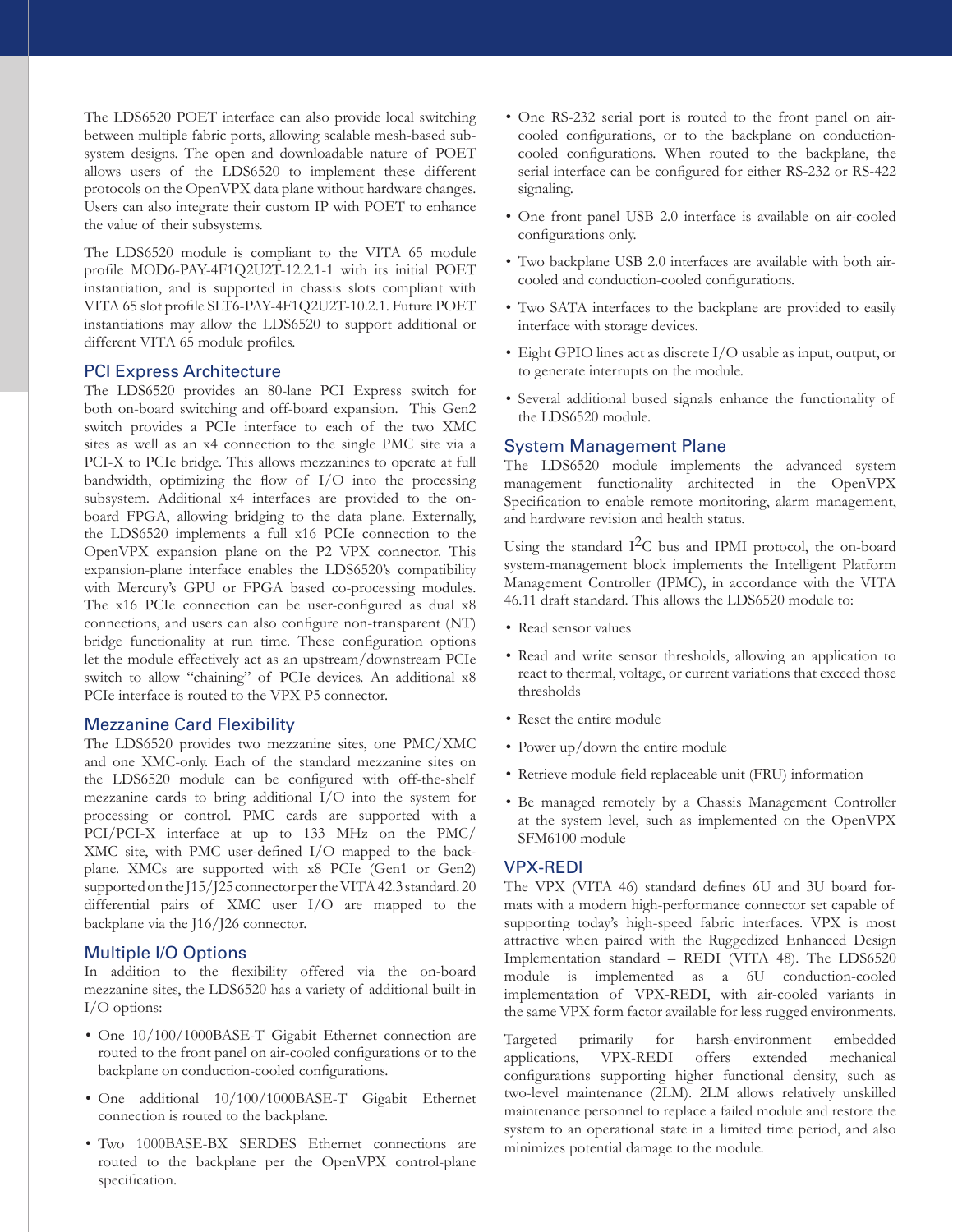#### Additional Features

The LDS6520 module provides all the features typically found on a single-board computer. In addition to the sophisticated management subsystem and fabric interconnect, the LDS6520 module provides users with a toolkit enabling many different application use cases.

Features include:

- Thermal and voltage sensors integrated on-board
- Real-time clock with granularity to 1 ms and time measurement of up to 30 years
- General-purpose timers for synchronization
- Watchdog timer to support processor interrupt or reset
- Multiple boot paths, include netboot, USB boot, and boot from SATA or the on-board 4-GB flash device

#### Open Software Environment

Mercury leverages over 25 years of multicomputer software expertise, including recent multicore processor expertise, across its many platforms. This strategy is fully applied to the LDS6520 module. Because the processor, memory, and surrounding technologies are leveraged across product lines, software developed on the LDS6520 module can interface seamlessly with other Mercury products. The same Linux® or VxWorks® development and runtime environment is implemented on the LDS6520 module as on other Mercury platforms across the Ensemble 3000, 5000, and 6000 Series.

The MultiCore Plus® (MCP) open software environment gives the LDS6520 module access to a wide ecosystem of stacks, middleware, libraries, and tools. A key software package available for the LDS6520 module is MultiCore SAL (MCSAL). MCSAL offers the familiar SAL API interface, but is optimized for the multiple onchip cores available with the Intel Arrandale Core i7 dual-core processor.

Software support is available on the LDS6520 for the following products:

- Support for Mercury's standard numeric libraries, VSIPL and SAL (Scientific Algorithm Library), as well as their multi-core variants, is optimized for the Intel Core i7 architecture of the LDS6520 module.
- Open Development Suite for Linux is an Eclipse-based integrated development environment that includes a  $C/C++$ optimizing compiler, a source-level debugger, a languagesensitive text editor, a performance profiler, a project builder, a version control system, a run-time error checker, and a graphical source browser. Mercury provides extensions that allow multiprocessor-aware process launch and debug, as well as a System Supervisor view that allows graphical remote management.
- Support is provided for the Wind River Workbench integrated development environment when the module is running Wind River Linux or VxWorks.
- Interprocessor Communication System (ICS) support is carried forward from the  $RACE++^{\circledR}/MCOE^{m}$  software environment.

ICS provides a low-level interprocessor communication API that lets users take advantage of the high-bandwidth, low-latency serial RapidIO fabric with an easy-to-use software interface.

- The Performance Porting Kit provides low-level handles for manipulation of the serial RapidIO fabric and can be used for simple data movement, or as a base on which to build a custom middleware layer.
- Trace Analysis Tool and Library (TATL™) is a "logic analyzer for software" that provides insight into the dynamic interaction of up to a few hundred processors.

The MultiCore Plus® (MCP) software environment lets applications use industry-standard middleware such as MPI, DRI, CORBA, or standard TCP/IP sockets ported to run seamlessly over the fabric. MCP also offers a software tool that can help to migrate legacy applications created with MCOE into the MCP domain.

#### Open Standards Mean Interoperability and Planning for the Future

The OpenVPX Industry Working Group is an industry initiative launched by defense prime contractors and COTS system developers, to take a proactive approach to solving the interoperability issues associated with the VITA 46 (VPX) family of specifications. This group has created an overarching System Specification defining VPX system architecture through pinout definitions to establish a limited set of application-specific reference solutions. These OpenVPX standard solutions provide clear design guidance to COTS suppliers and the user community, assuring interoperability across multi-vendor implementations. The OpenVPX System Specification was ratified by the VSO in February 2010.

#### **Specifications**

#### **Intel Arrandale Westmere-Class 32-nm Processor**  Dual-core

 2.0 GHz 620LE 3.53 GHz 610R Peak performance 40 GFLOPS (estimate) Threads per core 2 Intel Virtualization Technology DDR3-1066 4 GB with ECC (up to 8 GB future capability) Raw memory bandwidth 17 GB/s (total)

| BIOS SPI flash |      | -8 MB |
|----------------|------|-------|
| NAND flash     | 4 GB |       |

#### **Altera Stratix® IV EP4SGX180 FPGA**

| Logic elements                                     | 175,000              |
|----------------------------------------------------|----------------------|
| Internal memory                                    | 11.7 Mb              |
| 18x18 multipliers                                  | 920                  |
| SerDes                                             | 16                   |
| Each SerDes                                        | 600 Mbp to 6.25 Gbps |
| 1066-MT/s DDR3 SDRAM Up to 128 MB                  |                      |
| Provides fabric bridging to data plane             |                      |
| Can act as co-processor to execute iFFT/FFT, image |                      |
| or signal processing                               |                      |
| Configured from CPU or dedicated configuration ROM |                      |